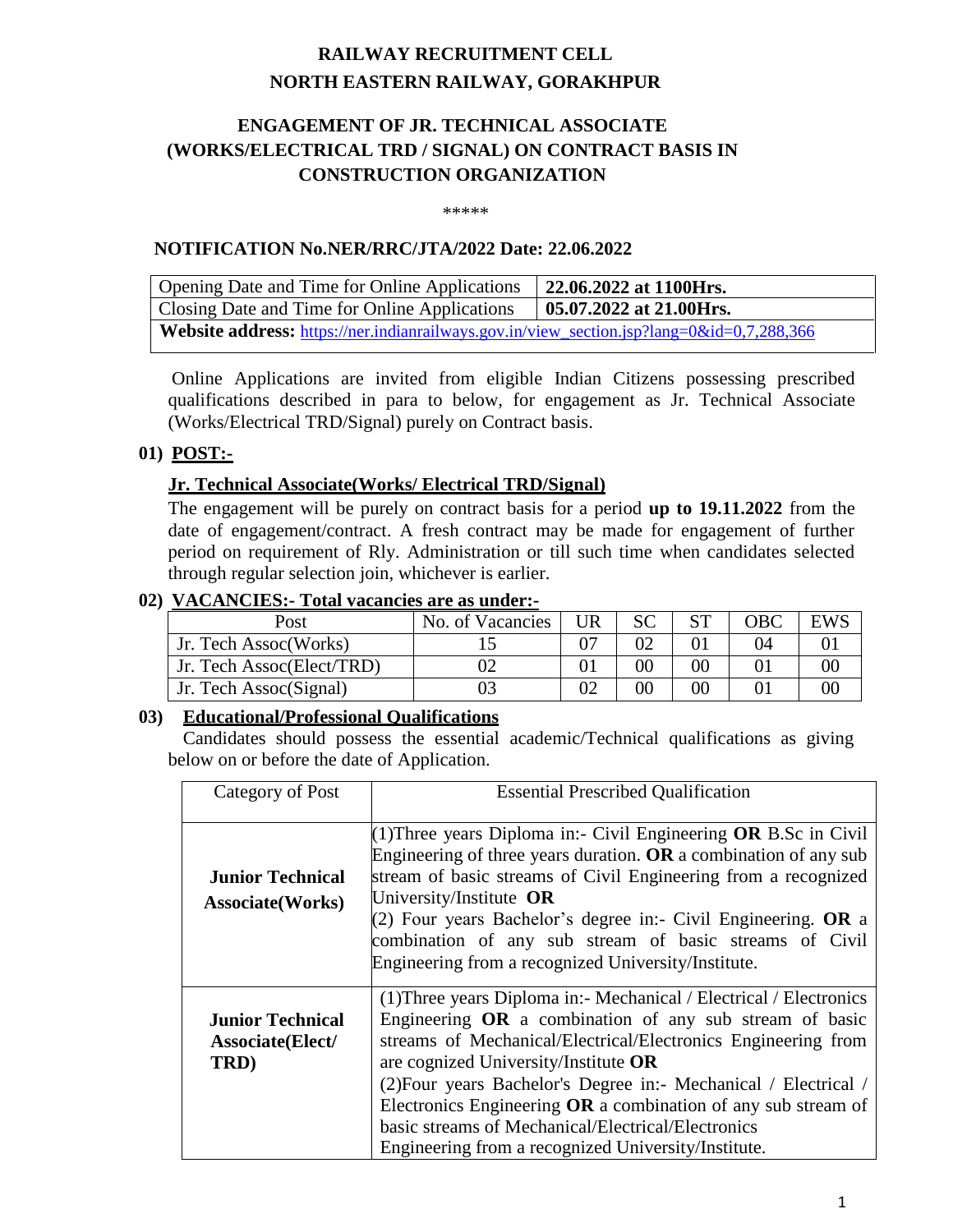|                         | (1) Three years Diploma in:- Electrical / Electronics/ Information |  |  |  |  |  |  |
|-------------------------|--------------------------------------------------------------------|--|--|--|--|--|--|
|                         | Technology/Communication Engineering/Computer Science &            |  |  |  |  |  |  |
|                         | Engineering/Computer Science/Computer Engineering OR a             |  |  |  |  |  |  |
| <b>Junior Technical</b> | combination of any sub stream of basic streams of Electrical       |  |  |  |  |  |  |
| associate(Signal)       | /Electronics/Information Technology/Communication                  |  |  |  |  |  |  |
|                         | Engineering/Computer Science & Engineering/Computer                |  |  |  |  |  |  |
|                         | Science/Computer Engineering from a recognized                     |  |  |  |  |  |  |
|                         | University/Institute OR                                            |  |  |  |  |  |  |
|                         | (2) Four years Bachelor's Degree in:- Electrical/Electronics/      |  |  |  |  |  |  |
|                         | Information Technology/Communication Engineering OR a              |  |  |  |  |  |  |
|                         | combination of any sub stream of basic streams of                  |  |  |  |  |  |  |
|                         | Electrical/Electronics/Information Technology/ Communication       |  |  |  |  |  |  |
|                         | Engineering from a recognized University/Institute                 |  |  |  |  |  |  |

**NOTE:** The candidate must have secured minimum marks in Bachelor's Degree /Diploma as given below:

- **1) General candidates : 60%**
- **2) OBC–Non Creamy Layer : 55%**
- **3) SC/ST Candidates : 50%**

### **Preference shall be given to the GATE qualified candidates.**

In case, the mark sheet of the candidate does not reflect the statement of marks obtained by the candidate then the candidate should attach the supporting documents from the College/University which issued the mark sheet /degree, clearly mentioning the equivalence of CGA/CPA/CGPA etc. to the aggregate marks (in percentage terms) with the application form.

### **04) Age Limit:-**

**The lower & upper age limit will be reckoned as on 01.07.2022 will be as under**

| Category | Lower – Upper Age Limit |
|----------|-------------------------|
| I IR     | 18-33                   |
| OBC      | 18-36                   |
| SC/ST    | 18-38                   |

### **05) APPLICATION FEE:**

| (i)  | For all candidates except those<br>mentioned in sub- para (ii) below                                                      | Rs.500/-(Rupees Five Hundred<br>Only).<br>Rs.400/- will be refunded to those who will<br>actually appear in Personality/Intelligence<br>Test, after deducting Bank charges. |  |  |  |  |  |
|------|---------------------------------------------------------------------------------------------------------------------------|-----------------------------------------------------------------------------------------------------------------------------------------------------------------------------|--|--|--|--|--|
| (ii) | candidates belonging<br>For<br>to<br>SC, ST, Ex. Servicemen, Women,<br>Minorities and Economic<br><b>Backward Classes</b> | Rs.250/-(Rupees Two Hundred Fifty Only)<br>which will be refunded to those who actually<br>appear in the Personality/Intelligence Test after<br>deducting Bank charges.     |  |  |  |  |  |

1) After ensuring the correctness of the particulars in the application form, candidates are required to pay fees through the payment gateway on N.E. Railway's website. The payment can be made by using Debit card / Credit card / Net Banking etc by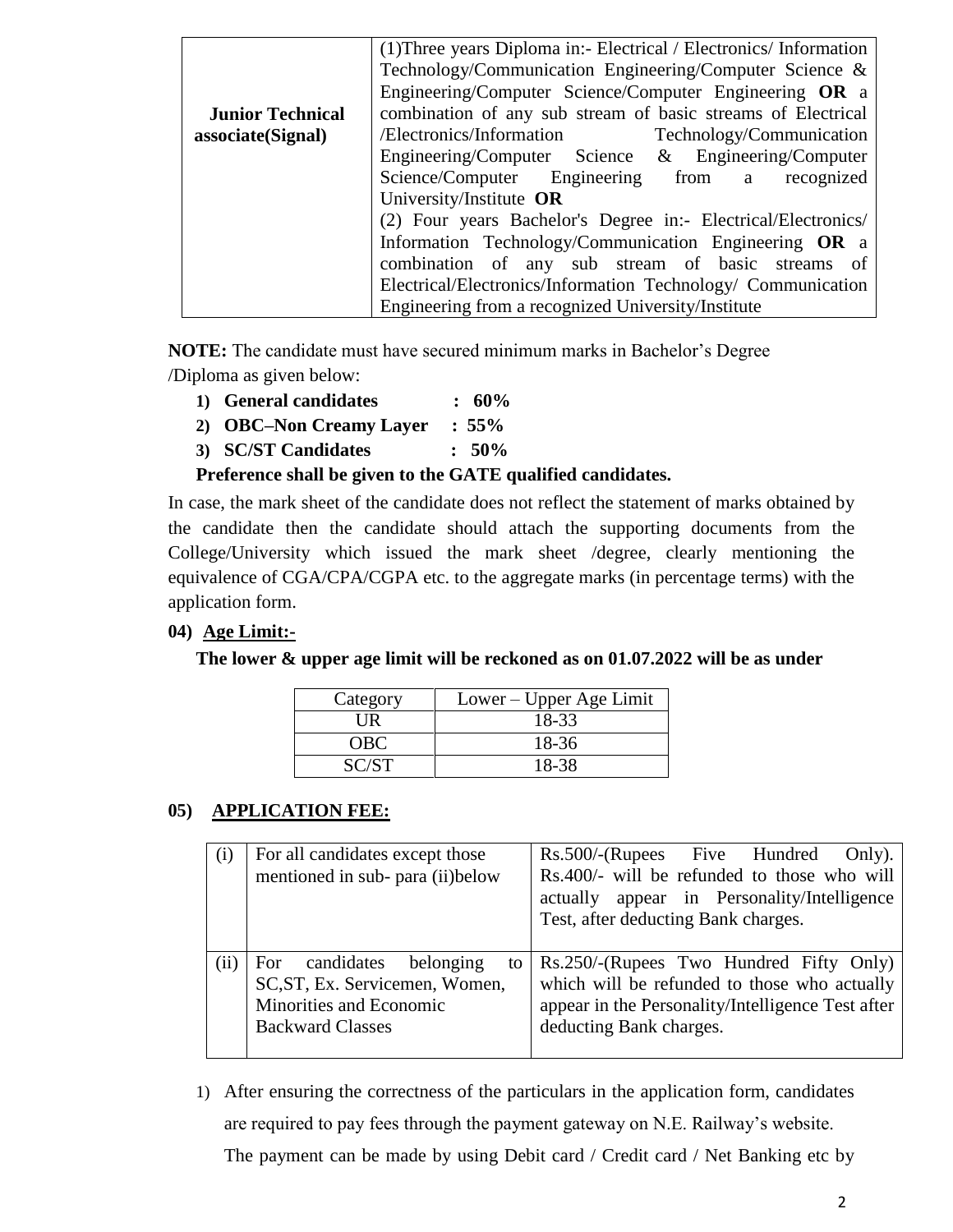providing information as per the instructions on the computer screen. Transaction charges levied by the Bank for online payment, if any, will be borne by the candidates.

2) Minorities for claiming waiver of examination fees comprises of candidates who are Muslims, Christians, Sikhs, Buddhists, Jains and Zoroastrians (Parsis). Minority candidates should furnish a "self-declaration" as mentioned in **Annexure-A** along with the Application Form. Such candidates claiming waiver of examination fee will be required to furnish "Minority Community Declaration" affidavit on Nonjudicial stamp paper that he/she belongs to any of the above minority communities.

# **"If the affidavit in this regard is not submitted along with Application form to get the benefit of fee waiver the fee will not be refunded"**

- 3) **Economically Backward Class (EBC)** candidates are those whose annual family income is less thanRs.50,000/-.Such candidates should have valid income certificate on the date of application in the prescribed format issued by the competent authority or on the letter head of the issuing authority to this effect and submit the same at the time of Document Verification (DV) failing which their candidature will be rejected. Candidates having BPL Card and IZZAT MST issued by Railways are also eligible for fee concession under EBC. EBC candidates seeking fee concession should fill in the relevant Certificate/Card Number, issue date, issuing authority and state in the ONLINE application.
- 4) **EWS: Economically weaker section** means those whose family has annual income below Rs.8.00 Lakh. Income shall also include income from all sources i.e. salary, agriculture, business, profession etc. for the financial year. The benefit of reservation under EWS can be availed or shall be accepted only upon production of an income certificate issued by Competent Authority in prescribed format.

**Note:-**Candidates must provide their correct Bank Details in the application form.

**Note: (I) A**ll candidates, irrespective of community may apply against UR vacancies. For vacancies earmarked for specific communities[SC/ST/OBC-NCL (Non Creamy Layer)], only candidates belonging to that community / group will be considered. For this purpose, SC/ST/OBC-NCL (Non Creamy Layer) Caste Certificate from competent authorities as per the prescribed formats [for SC/ST/OBC-NCL (Non Creamy Layer) candidates] at the time of personality/ intelligence test. Further in case of OBC-NCL (Non Creamy Layer) candidates, the certificates should be issued on the prescribed format from the competent authority. The Certificates must be of during last 1 year from the date of Closing of Notification and specifically indicate that the candidate does not belong to the Persons (Creamy Layer) mentioned in column 3 of the Schedule of the Government of India,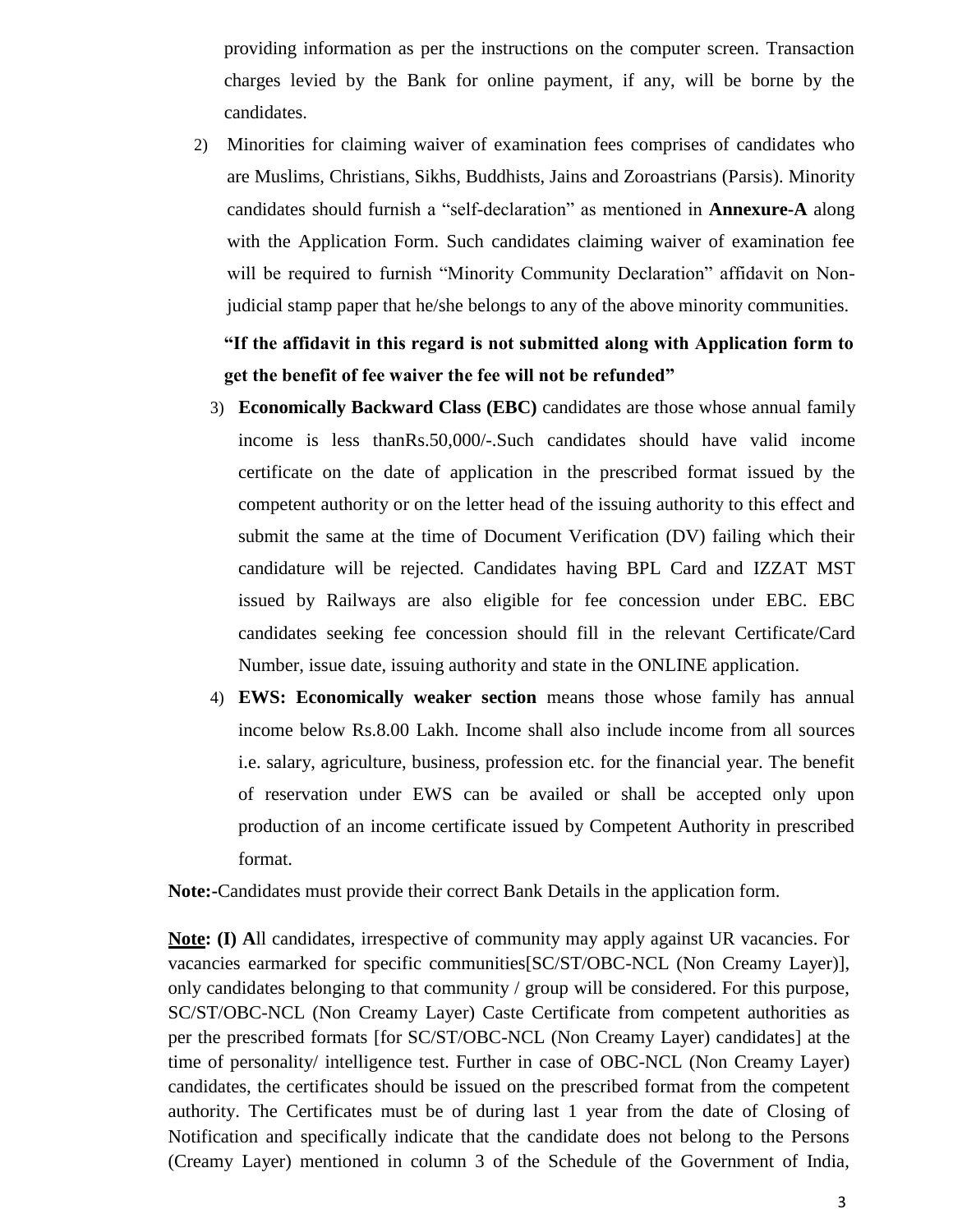Department of Personnel and Training O.M.No.23012/22/93-Estt.(SCT) dated 08.09.93 and its subsequent revisions through O.M. No. 26033/332004-Estt. (Res) dated 09.03.2004, 27.05.2013, 13.09.2017 and further revision, if any received till the closing date of the application. EWS candidates should furnish their income & asset certificate on the prescribed format i.e. Annexure 'E'.

 **(II)** Candidates belonging to SC/ST/OBC-NCL(Non Creamy Layer),fulfilling required Educational qualification and Age for UR post can also apply against UR vacancies. Thus he/she need not to submit Caste certificate and will not have any claim for Reservation.

#### **06) SELECTIONCRITERIA-DIVISIONOFMARKS**

#### TOTALMARKS–100

- (A) GATE Percentile /Qualification 55marks (B) Experience 30marks
- (C) Personality/Intelligence/Interview 15marks

-------------------------

# Total 100Marks

# **Preference shall be given to the GATE qualified candidates.**

- **i. Award of marks on GATE Percentile / Qualification**
	- A. 50% marks will be awarded on the basis of GATE Percentile. For this purpose, the GATE Percentile of the candidate will be multiplied by 0.50.The GATE Percentile of last 5 years i.e. Year 2017 onwards only shall be considered. If a candidate has more than one GATE Percentile, the highest percentile shall be considered for award of marks. If, adequate number of GATE qualified candidates are not available, Non GATE qualified candidates possessing the minimum educational qualifications described in para 3 above shall be considered. For such candidates, marks on Educational qualification shall be computed by multiplying the overall percentage of Marks obtained for all the Years/Semesters of the qualifying examination by 0.50.
	- B. 5 Marks will be awarded to the candidates having graduation (BE/B Tech) or higher qualification in the streams specified in para 2 above.

### **ii. Award of marks on Experience**

- A. 5 Marks shall be awarded for each completed year of experience in the respective field subject to maximum 20 Marks. Only the experience of working in Government/Semi-Government/PSU Projects shall be considered. The candidate should either have been directly employed by the Government/Semi-Government/PSU Organization or should have been employed as Site Engineer by an Agency working for Government/Semi-Government/PSU Organization. In any case, the Experience Certificate issued by Government/Semi-Government/PSU Organization only shall be considered.
- B. 5 Marks shall be awarded for each completed year of experience of working in Railway Projects in the respective field subject to maximum 10 Marks.

The field of experience for various categories will be as under:

JTA (Works): Civil Engineering Works

JTA (Electrical TRD): Electrical Engineering Works

JTA (Signal): Electronics/Signal/Telecom Engineering Works.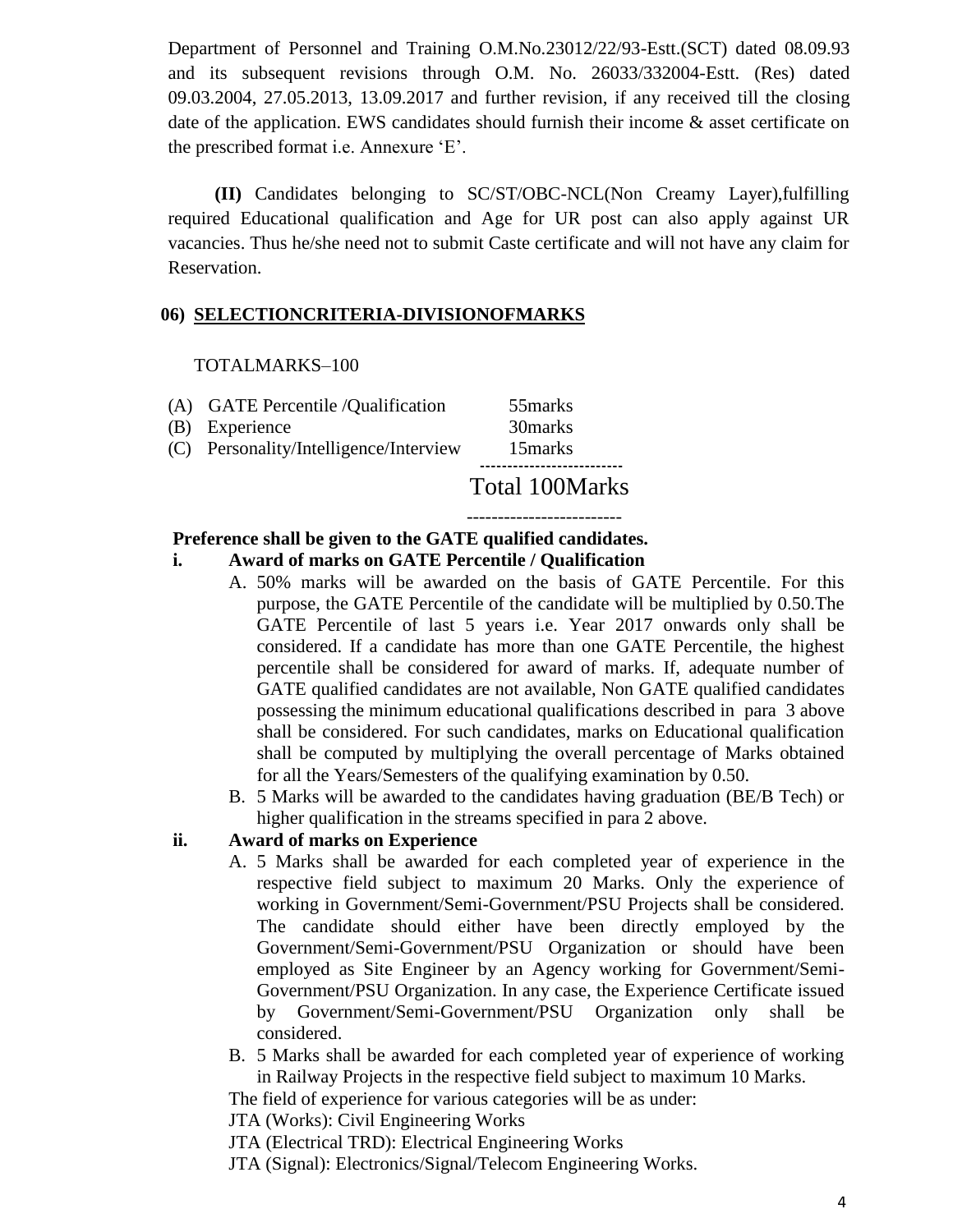**iii. Personality Test:** Candidates 03 times in number shall be called for appearing in the Personality Test. The candidates will be shortlisted for appearing in the Personality Test on the basis of marks obtained for GATE Percentile / Qualification. If, GATE qualified candidates are not available in adequate number in a particular category, other candidates possessing the Minimum Educational Qualification specified in para 3 above shall be considered for appearing in the Personality Test. GATE qualified candidates shall be placed en-block above the Non-GATE qualified candidates, irrespective of marks obtained against GATE Percentile / qualification criterion. For such candidates, marks on Educational qualification shall be computed by multiplying the overall percentage of Marks obtained for all the years/Semesters by 0.50.

During the Personality Test, the candidates shall be awarded marks on following broad guidelines:

- A. Technical knowledge in the relevant field(Practical and theoretical knowledge of the work, knowledge of quality tests, specifications, Codal provisions etc.): 5 Marks
- B. Personality, initiative, communication skills and general awareness: 5 Marks
- C. Proficiency in computer working, CAD, CAM, Project Management etc.: 5 Marks

The selection shall be purely on merit basis. Candidates shall be selected on the basis of the total marks obtained. Non-GATE qualified candidates shall be selected only if the vacancy remains unfilled after selection of GATE qualified candidates, irrespective of the total marks obtained by them.

### **07) ON LINE APPLICATION**

- 7.1. Candidates are required to apply ONLINE by visiting N. E. Railway's Website www.ner.indianrailways.gov.in .Detailed instructions for filling up ONLINE applications are available on the website.
- 7.2. Candidates are required to log on to the website www.ner.indianrailways.gov.in and fill up the personal details / Bio-data etc. carefully.

**NOTE-I**: Candidates should ensure that their name, father's name, date of birth etc. exactly match as recorded in Matriculation or equivalent certificate. Any deviation found during Document Verification will lead to cancellation of candidature and also debarment. In case the candidate has changed his/her name then Gazette Notification or any other legal document as applicable should be submitted at the time of Document Verification /Personality test. Such candidates should indicate their changed name in the ONLINE application. However, other details should match with the HSC/SSC or equivalent certificate. Date of such change should be prior to the date of submission of application.

**NOTE-II**: Candidates are advised to indicate their current **active mobile number and valid e-mail ID in the ONLINE application** and keep them active during the entire engagement process. After sending of ONLINE application, candidates will be shortlisted on the basis of Marks/Merit and shall be called for Document Verification / Personality test and same will be intimated through the website and candidate's email ID.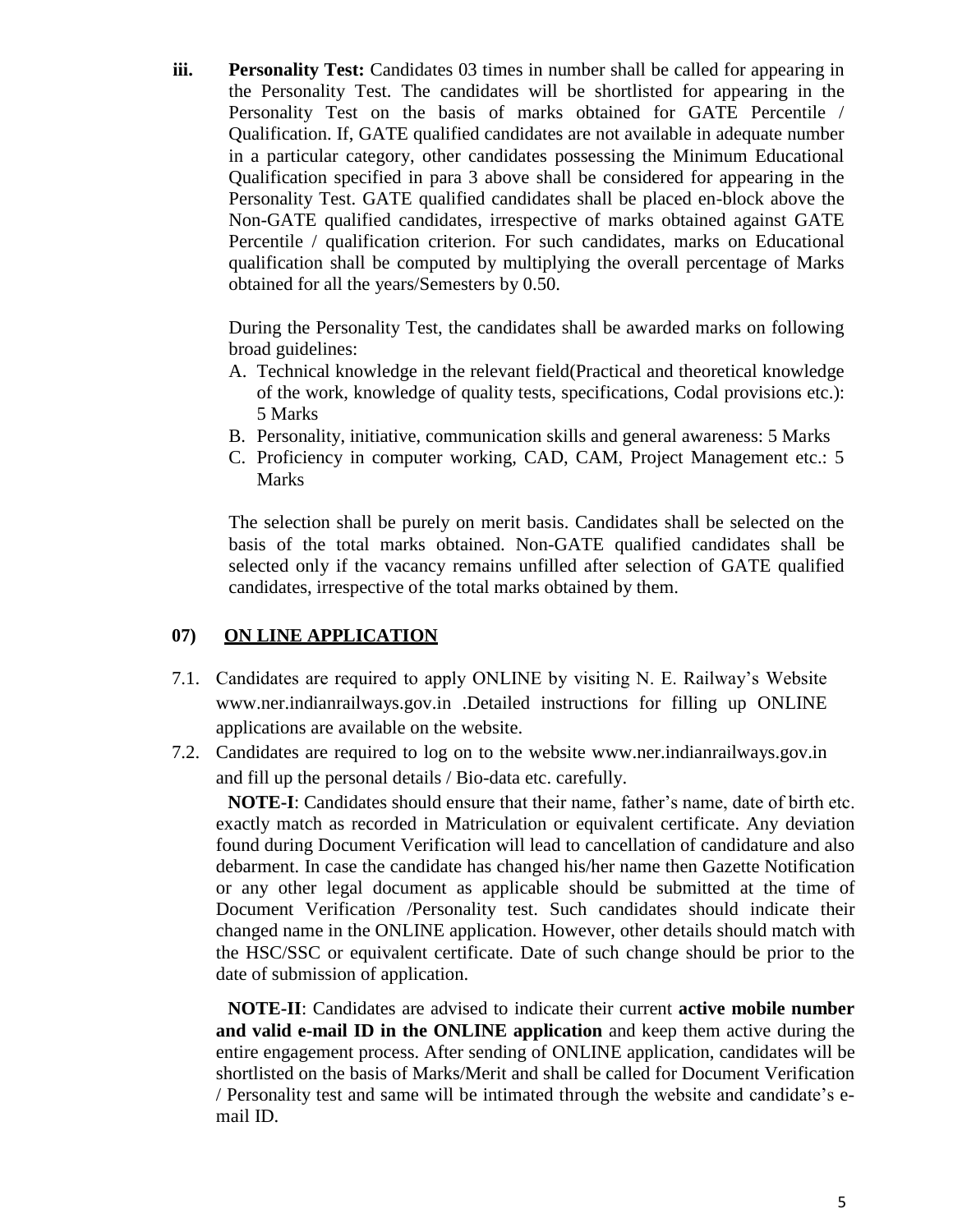- 7.3. Applicant has to submit only one application against the notification as per his eligibility. All the applications of the candidates submitting more than one application with different particulars like Name/Father's name/Community/Photo (face) / educational and or technical qualification etc. or with different E-mail ID/Mobile number will be summarily rejected.
- 7.4. During submission of ONLINE application, a Registration ID & password will be issued to each applicant which will be intimated through their registered email. Candidates are advised to preserve /note their Registration ID & password for further stages of recruitment process /correspondence
- **NOTE-I** To avoid last minute's rush, candidates are advised in their own interest to submit ONLINE application much before the closing date to avoid possible in ability/failure to log on to the website on account of heavy load on the internet or website jam during the last few days.
- **NOTE-II** This office does not accept any responsibility for the candidates not being able to submit their application within the last day on account of aforesaid reasons or any other reason.
- 7.5 Candidate need not send any application printouts or certificates or copies to RRC or anywhere by post. Candidates' information shall be sent to their login ID. **No**

**separate call letters shall be issued** and information sent is by mode of SMS/Email.

# **08) SCANNED PHOTOGRAPH/SOFT COPY OF PHOTOGRAPH**

Candidates are required to upload their colour photograph which should not be older than 03 months from the date of application, JPG format, size of the file should be between **60 kb – 100 kb** with clear front view of the candidate **without cap and sun glasses**. Candidates to note that if the photograph is found improper at any stage; the application will be rejected for uploading old/unclear photograph or for any significant variations between photograph uploaded in the Application Form and the actual physical appearance of the candidate. Candidates are advised to keep two additional copies of the same photograph ready with them for bringing at the time of Document Verification/Personality Test.

# **9) SCANNED SIGNATURE / SOFT COPY OR IMAGE OF SIGNATURE**

Candidates are also required to upload their signature in JPG format. Size of the file should be between **60kb-100 kb**.

### **10) DOCUMENTS TO BE UPLOADED**

Candidates are required to upload the following documents which should not be more then100kb in file size and only in PDF Format.

- 10.1 Scanned copy of the GATE Score Card of year 2017 or later. Candidates should fill their highest GATE Percentile in the application form and upload the Score Card of the relevant year, if they have qualified more than once in GATE in the year 2017 or later.
- 10.2 Scanned copy of mark sheet of  $10<sup>th</sup>$  class respectively or equivalent, as the case maybe.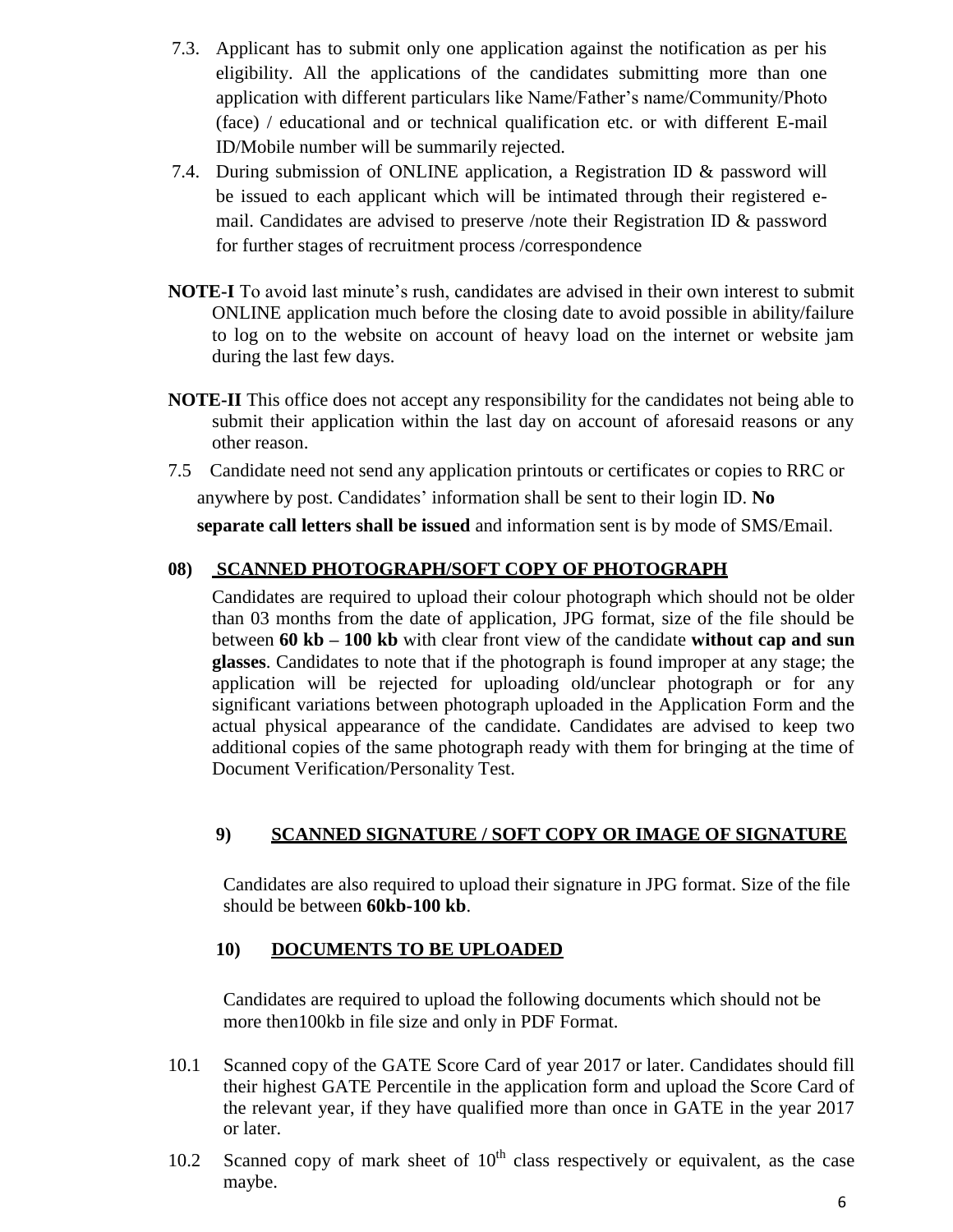- 10.3 Certificate for proof of date of birth (Standard  $10<sup>th</sup>$  or its equivalent certificate or mark sheet indicating date of birth or school leaving certificate indicating date of birth).
- 10.4 Scanned copy of community certificate for SC/ST/OBC/minorities/EWS candidates, wherever applicable.
- 10.5 Three years Diploma / graduation certificate(s) as per the essential education as mentioned in para 02 above.

### **11) IMPORTANT INSTRUCTIONS**

- 11.1 Candidates should ensure that they fulfill all eligibility conditions prescribed for the post. Eligibility of the candidates for the post notified in this notification would be decided on the basis of the information furnished by them in the ONLINE application. If at any stage, it is found that any information furnished by the candidate in his/her application is false/incorrect or the candidate has suppressed any relevant information or the candidate otherwise does not satisfy the eligibility criteria for the post, his/her candidature will be cancelled forthwith.
- 11.2 Production of original documents of Date of birth, Educational Qualification is mandatory without which they will not be allowed to appear in the Personality Test. Certificates in languages other than English or Hindi should be accompanied by an attested translation in English/Hindi. Photocopy of all documents should be selfattested. No TA/DA/Accommodation will be given for appearing in the Personality Test. The Railway administration has all rights reserved to fix any date/place or postpone Personality Test or cancel due to unforeseen causes against which no claim will be accepted.
- 11.3 Selected candidates will have to undergo training wherever training is prescribed for the post and will be posted anywhere over the jurisdiction of North Eastern Railway. The minimum period of training shall be 10 days.

#### **12) Remuneration:**

The engagement shall be a full time contract and the monthly remuneration shall be as under. No other allowances/perks shall be paid except the Daily Allowance for the outstation duties.

| Monthly remuneration for Jr. Technical Associate (Works /Electrical/TRD/Signal) |           |           |           |  |  |  |
|---------------------------------------------------------------------------------|-----------|-----------|-----------|--|--|--|
| Class of City                                                                   | "X" class |           |           |  |  |  |
| Amount<br>(in Rupees)                                                           | $25000/-$ | $27000/-$ | $30000/-$ |  |  |  |

12.1 The number of vacancies indicated in this notification is provisional and may decrease or even become NIL at a later stage depending upon the actual needs of the Railway administration. The railway administration also reserves the right to cancel the notified vacancies at its discretion and such decision will be final and binding on all. In the event of cancellation of notified vacancies, **the processing fee paid** by the candidates will be refunded.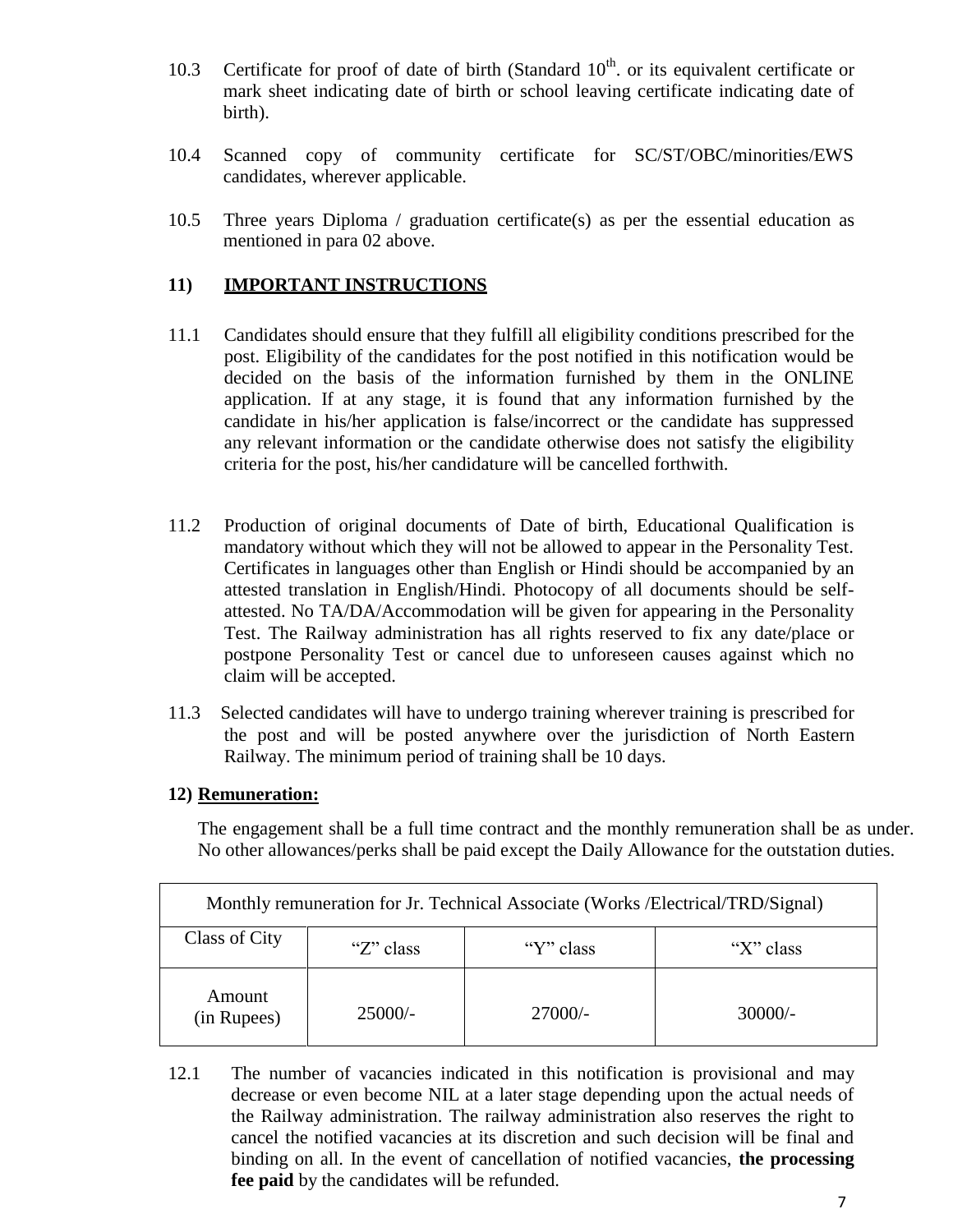- 12.2 Appointment of selected candidates is subject to their passing requisite Medical Fitness Test to be conducted by the Railway administration, final verification of educational and community certificate and verification of antecedents/character of the candidates. The candidates will have to undergo Medical Examination (As applicable for direct recruitment for JE/Works, Electrical TRD and Signal, as the case may be) and will be considered for contract engagement only if they are found medically fit in appropriate Medical Category. Medical fitness shall be examined by the nominated Railway Hospital.
- 12.3 Candidate who are already in service of PSU/Government Organizations and are eligible for the above should produce "No Objection Certificate" for the same from their employer.
- 12.4 Candidate's admission for the contractual engagement will be purely Temporary subject to satisfying the prescribed eligibility conditions. Mere issue of Call Letter /e-admit card via Email to the candidates will NOT imply that their candidature has been finally accepted.
- 12.5 The service of Candidates, selected against contractual engagement as Jr. T.A shall be terminated, if the information and documents furnished by him/her for engagement, are found in correct / fake at any stage.
- 12.6 The decision of selection committee / administration in all matters relating to eligibility, acceptance or rejection of application etc. will be final and binding on the candidates and no inquiry or correspondence will be entertained in this connection.
- 12.7 Candidates who have been debarred for life time by any RRB/RRC examinations or candidates who have been debarred for a specific period which is not yet completed need not to apply in response to this notification. Their candidature will be rejected during any stage as and when detected.
- 12.8 Scanned signature of the candidate, either in English or Hindi, must be in running hand and **not in block/capital or disjointed letter.** Signatures in different style or language at the time of Personality Test may result in cancellation of candidature.
- 12.9 Candidates are required to obtain caste certificates in prescribed proforma from the appropriate authority and produce the original certificate at the time of verification, failing which he/she will be treated as disqualified. This is strictly required as per Chapter 13 of the Brochure (published by Govt. of India, Ministry of Personnel, Public Grievance & Pensions Department of personnel Training, New Delhi) on verification of the claims of Schedule Castes and Schedule Tribes.

### **13) Grounds for Invalid application**

Candidates are requested to read all instructions thoroughly before submitting ONLINE application otherwise their applications may get rejected on one or more of the following reasons:

- 13.1 Application without scanned signature/with scanned signature in capital letters.
- 13.2 Application without scanned photograph.
- 13.3 Application with scanned photo but wearing Sunglasses or with cap or disfigured/small size or unrecognizable.
- 13.4 Application without uploading the required Educational Qualification certificate(s).
- 13.5 Over-aged & under-aged, date of birth not filled or wrongly filled.
- 13.6 Candidate's name figuring in the debarred list.
- 13.7 Applications without prescribed examination fee.
- 13.8 Any other form of irregularities found.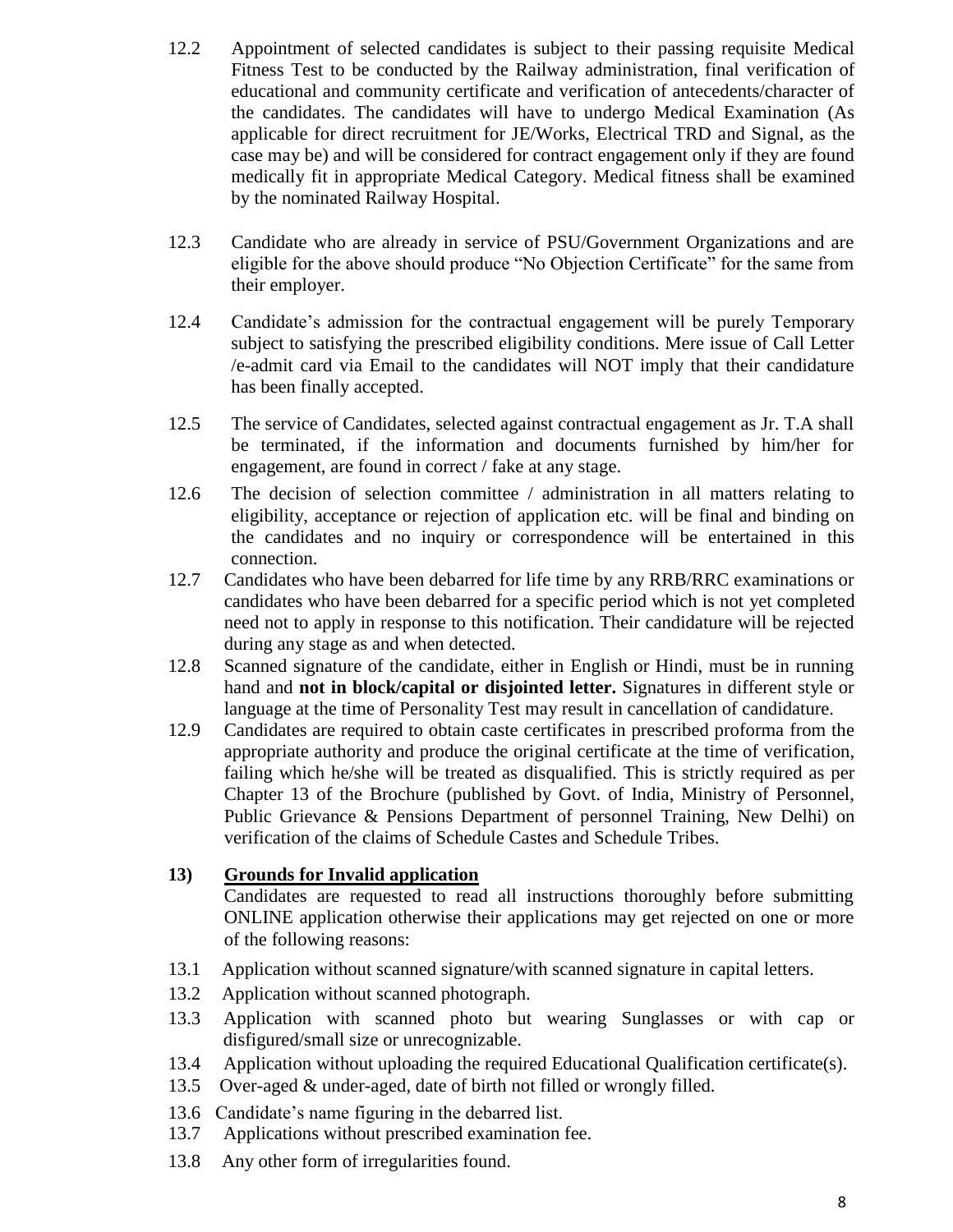# **14) Duration**:

The engagement will be purely on contract basis up to 19.11.2022 from the date of contract. There is a possibility of renewing the contract period in case the same is permitted by Railway Board and it is felt that there is a requirement by the Railway Administration. However, any renewal is solely on discretion of the Railways as per Railway's requirements and in no way confers any right to the candidate for Renewal.

## **15) Medical Examination:**

- (I) Candidates will have to undergo medical **examination [as applicable for direct recruitment for JE(Works /Electrical/TRD / Signal)** and will be considered for contract appointment only if they are found medically fit. Medical fitness will be examined by the nominated Railway hospitals.
- (II) The candidates should fulfill the requirements of Medical Standard A-3 as given in Chapter 5 of Indian Railway Medical Manual Volume-1 accessible at **[www.indianrailways.gov.in](http://www.indianrailways.gov.in/)**

### **16) Training:**

- 16.1 The candidates engaged on contract basis, will be given training for a prescribed period regarding orientation in rules, regulations and practices related to safety, technical and other areas before they are deputed on work.
- 16.2 The minimum period of training shall be 10 days. After completion of training/orientation, the suitability/competency of the candidate will be assessed before deputing him/ her for field job. If required, the candidates engaged on contract basis, need to undergo for another round of Training/s.

# **17) Other Entitlements/Facilities:**

- (i) **Duty Pass:** II Class 'A' Duty pass will be provided for stretch of the journey involved on duty.
- (ii) **Daily allowance:** Daily allowance, when on tour as admissible, at the rate of Rs.500/- per day(0-6hours–30%,6-12hours–70% & more than 12hours-100%) shall be paid. This is similar to the pattern of TA admissible to the regular Railway employees except the rate of TA.
- (iii) **Leave entitlement:** Jr. Technical Associates, engaged on Contract basis shall be permitted off on Sundays and National Holidays. However, they may be called for duty on any day including Sundays & National Holidays for which Compensatory Rest shall be given later. In addition, they will be granted 02 days leave for each completed month of engagement. The accumulated leave lapses as soon as the contractual period is over and cannot be carried over to next contract (if any).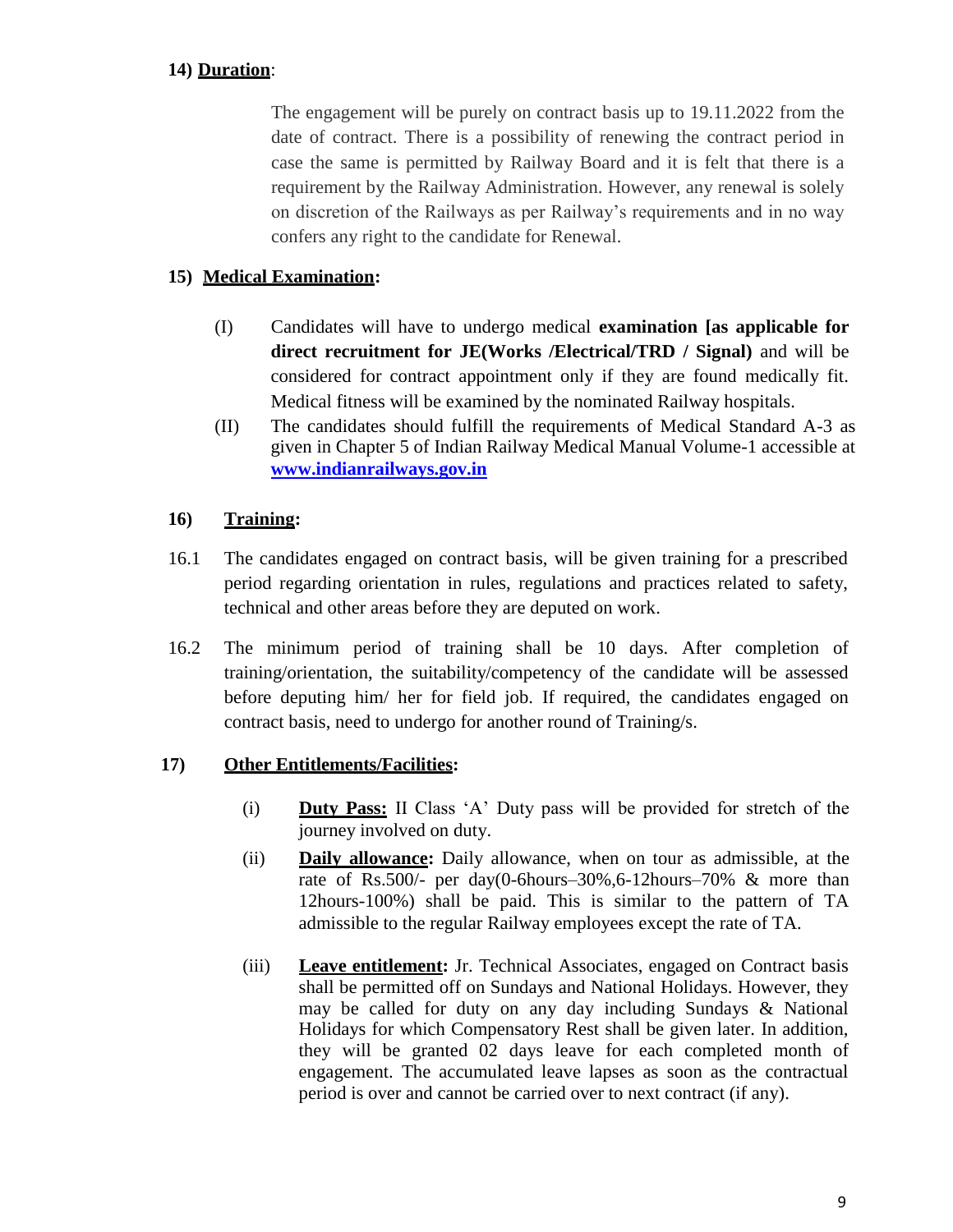### **18) GENERAL CONDITIONS:**

- (i) Candidates to read all the instructions of this notification carefully and ensure that you are eligible to apply before filling the online application form.
- (ii) Candidates are advised in their own interest to submit Online Application much before the closing date to avoid possibility of any failure to submit application due to heavy load/jam on website.
- (iii) In case the candidate does not have a VALID personal e-mail ID, he/she should create his/here-mail ID before applying online application and must maintain that email ID till the end of recruitment process.
- (iv) The above posts are for projects in jurisdiction of North Eastern Railway/Construction for the limited period and are not for the regular establishment of Railway. No other perks or benefits would be admissible except those mentioned in Notification.
- (v) The engagement on contract basis will not confer to any rights to the candidate to claim for regular Employment / Absorption/Extension in the Railway.
- (vi) Applicants working in Govt./ PSU will have to submit NOC at the time of application and they will have to resign from their organization on their engagement.
- (vii)The contract may be terminated by either side by giving one month's notice. The performance monitoring of contractual appointees shall be done on regular basis and those who are unable to discharge the duties or who fail to perform as per expectations of the administration, may be given 30 days' notice and their contract terminated.
- (viii) However, in case of gross negligence/misconduct/irregularities, the engagement may be terminated with immediate effect.

### **19) Important Instructions:**

- (i) Candidates fulfilling the eligibility criteria should submit their application form ONLINE given in notification duly completed in all respects with **scanned copies** of all necessary **enclosures** (e.g. Certificate of Age, Education, Professional Experience, Caste/Community etc.)
- (ii) Candidate should write his/her name, father's name/husband's name in capital letters as given in Educational Certificate. Candidate should also indicate other particulars as have been asked in the ONLINE application form.
- (iii) One scanned recent passport size colour photograph should be submitted with ONLINE application form without fail.
- (iv) Signature of the applicant must be full and in running hand, not in block/capital letter or disjointed letters. Candidates are required to sign in English or in Hindi in the prescribed places provided in the ONLINE application form.
- (v) Applicant should possess requisite Educational qualification on or before the closing date of notification.
- (vi) Candidates belonging to SC/ST/Minorities/Economically Backward Class / EWS, claiming for less fee as mentioned in para 5(ii), must attach self-attested photo copy of requisite Caste Certificate/Minority Certificate or self-declaration/Income Certificate.
- (vii) Candidates serving in any Centre/State Government Department including Railways or Public Sector Undertaking should apply through proper channel or should apply directly with NO OBJECTION CERTIFICATE from the employer to avoid delay.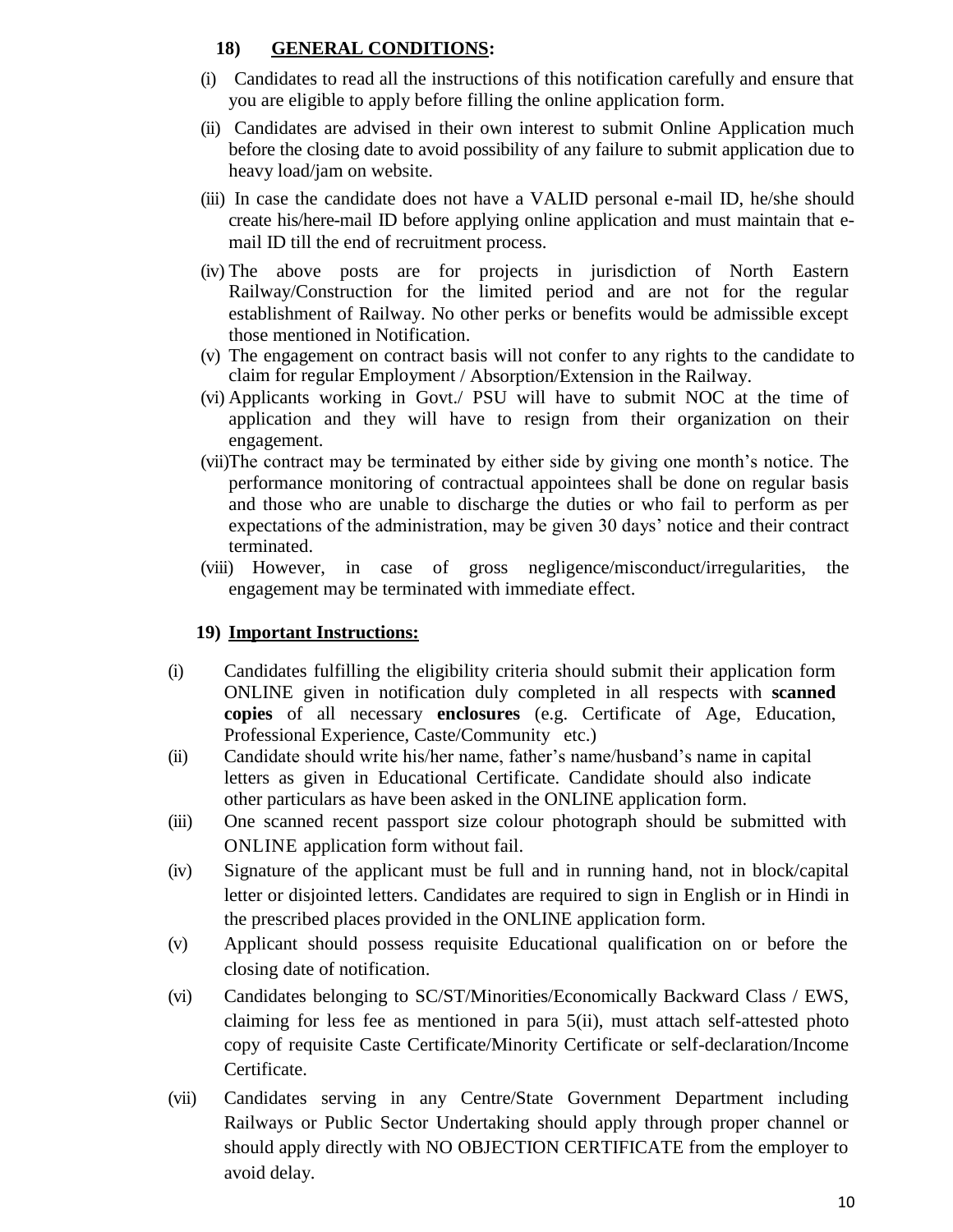- (viii) Applications not fulfilling any of the terms and conditions given in this notification shall be summarily rejected.
- (ix) Candidates should be in readiness to appear for the Personality test at short notice after the closing date of online application.
- (x) The list of candidates shortlisted for Professional/Personality test, venue and time will be published on N.E. Railway's website **(**[https://ner.indianrailways.gov.in](https://ner.indianrailways.gov.in/)**)** only. Call letters will not be issued to the Shortlisted applicants to their correspondence address for the Personality test.
- (xi) Candidates should bring all documents uploaded with application form in Original along with one set of self- on the day of Personality test, without which they will not be allowed to appear in the Professional Personality test. Certificates in languages other than English or Hindi should be accompanied by a self-attested translation in English/Hindi.
- (xii) Candidate's admission at all stages of the Personality test will be purely provisional subject to satisfying the prescribed eligibility conditions. Mere issue of Login ID to the candidate will not imply that his candidature has been finally cleared.
- (xiii) The contract of the selected candidates will be terminated, if the information and documents furnished by him/her for selection are found incorrect/fake at any stage. Railway will further take legal action by filing FIR against the candidate.
- (xiv) The decision of Railway Administration/Screening Committee in all matters relating toeligibility, acceptance or rejection of application, final selection, offer of appointment, suitability for North Eastern Railway (Construction) and assigning of Post & Pay will be final and binding on the candidates and no inquiry or correspondence will be entertained in this connection.
- **20)** All the selections will be dealt with as per Railway Board's letterno.2018/Trans Cell/S&T/Contractual Staff dated **20.11.2018** and Policy for engagement of technical manpower on contract basis from open market for construction projects over North Eastern Railway, read with modifications issued by the Railway Board from time to time.
- **21)** Any subsequent changes in the terms and conditions in the Notification as per extant rules will stand good. North Eastern Railway /Construction organization reserves the right to consider/ incorporate any subsequent changes/ modification/additions/cancellation in the terms & conditions of selection under this Notification as and when applicable.
- **22)** Considering the COVID situation at the time, the personality test can be conducted on online app like WhatsApp or any other video app. Candidates are advised to be in readiness for it if warranted.
- **23)** North Eastern Railway reserves the right to reject the candidature of any applicant at any stage of the process of selection, if any irregularity/deficiency is noticed in the application.
- **24)** For any Legal Dispute, the Jurisdiction will be Central Administration Tribunal, Allahabad only.

# **Canvassing in any form shall disqualify the candidate.**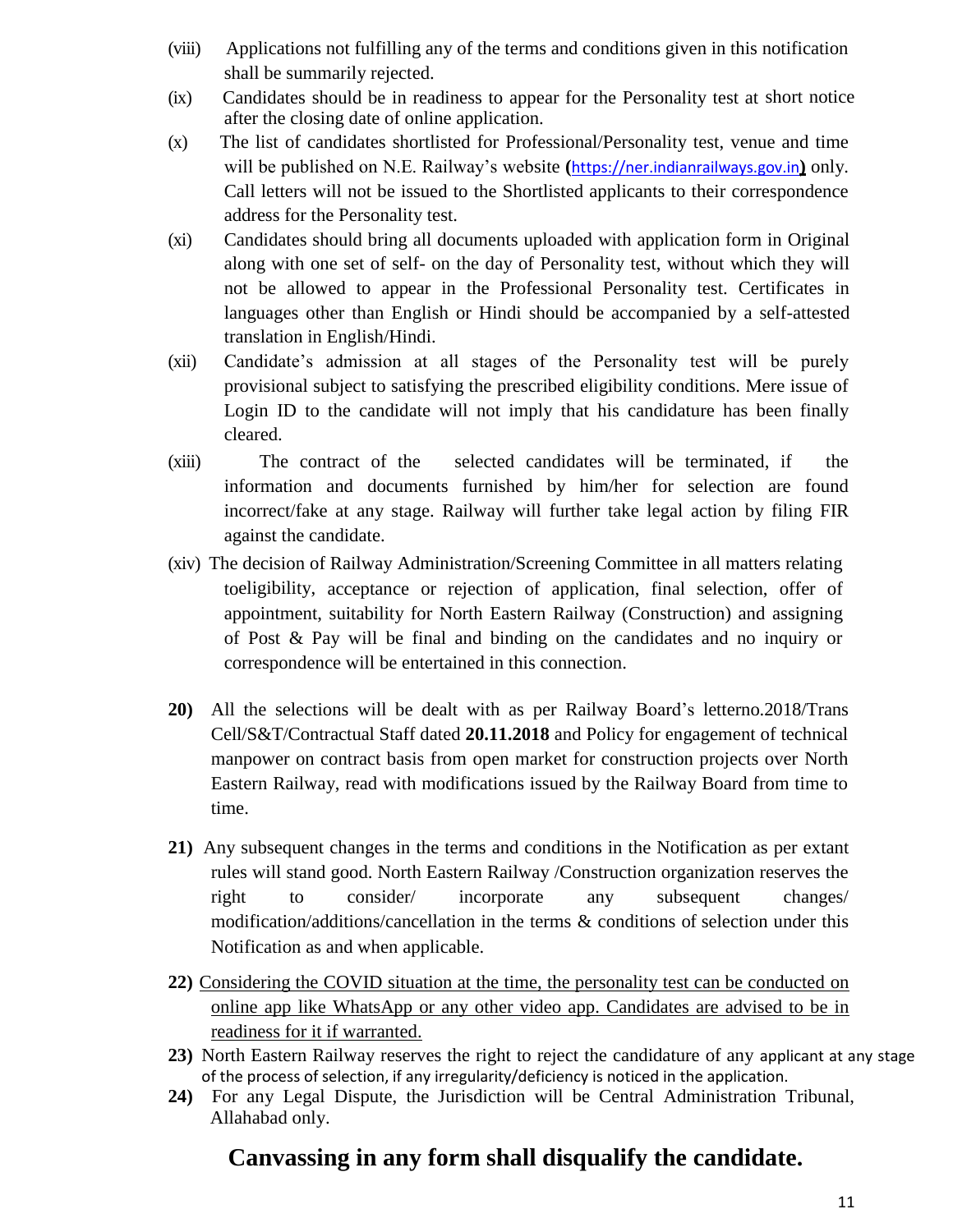#### **NOTE:**

- a. North Eastern Railway has not appointed any Agents or for action on its behalf. Candidates are warned not to fall under the lure against any such claims being made by Persons/Agencies.
- b. Canvassing in any form to officers of Railway for ensuring appointment will be liable to be dealt with severely.
- c. The ONLINE application for contractual process is a serious matter for engagement. The applicants are expected to take it in all seriousness. Any attempt by the applicants to manipulate the process by furnishing false information or mischief by uploading obscene/objectionable photograph or matter shall be dealt severely and they shall be liable for criminal action, besides other administrative action.

Candidates are advised to visit NER's website www.nerindianrailways.gov.in regularly for any updates in this regard.

#### **Chairman/RRC**